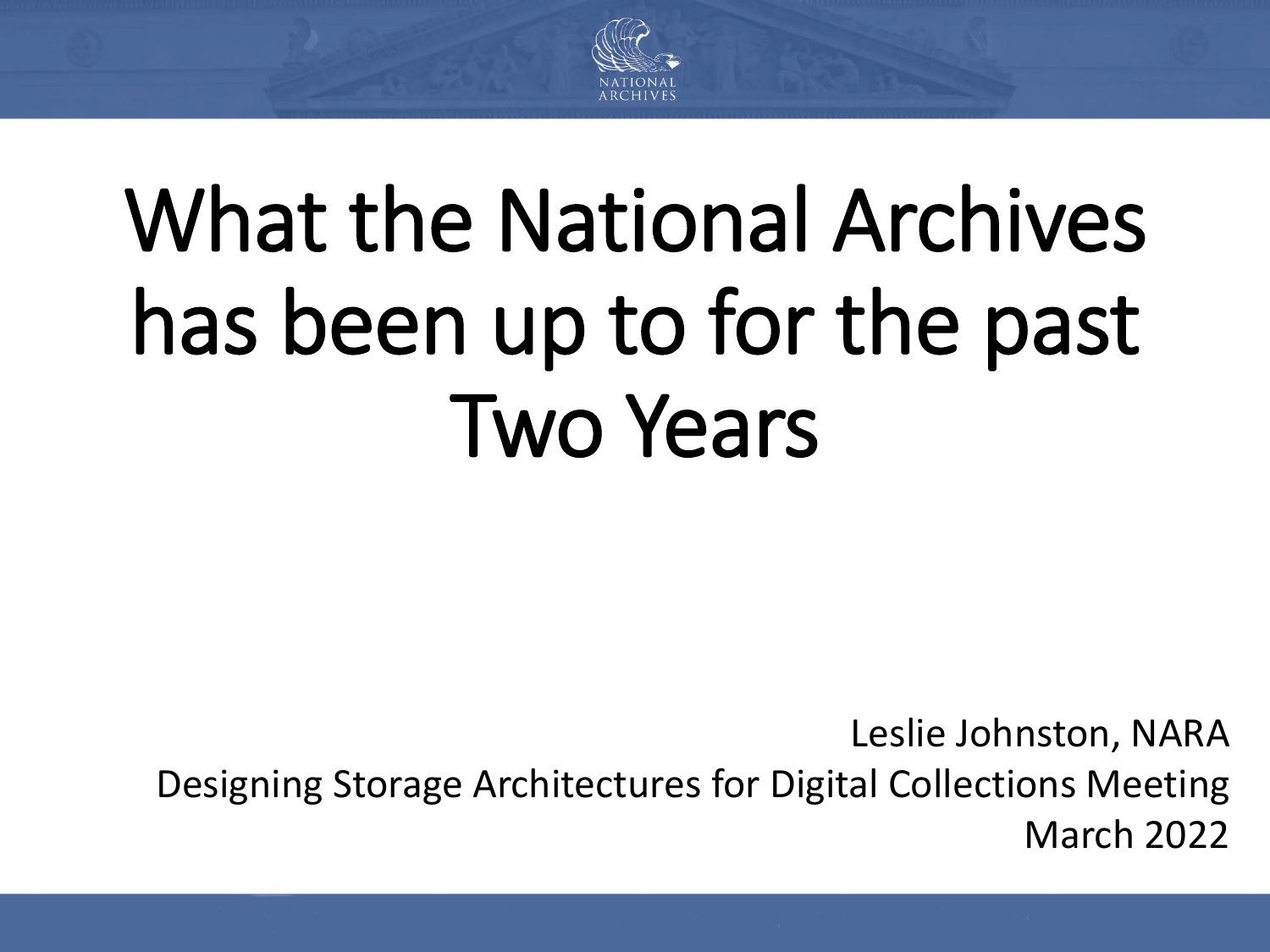

# ERA 2.0 Development has Continued

- ERA 2.0 is the AWS GovCloud-based electronic processing environment and preservation repository at NARA, currently storing 16.6 million files in 100TB. Across all the ERA systems, we have 1.93 billion files in 1 PB of storage.
- Recent initiatives:
	- A major migration of federal records that had not been ingested into the old ERA system. Several other migrations to the cloud are underway or planned.
	- Improving local Snowball and distributed Direct Connect workflows for transferring and moving files for ingest in facilities across the country. Several digitization units are now loading surrogates.
	- PIV authentication
	- The integration of additional embedded tools and new tools in the processing VMs.
	- Documentation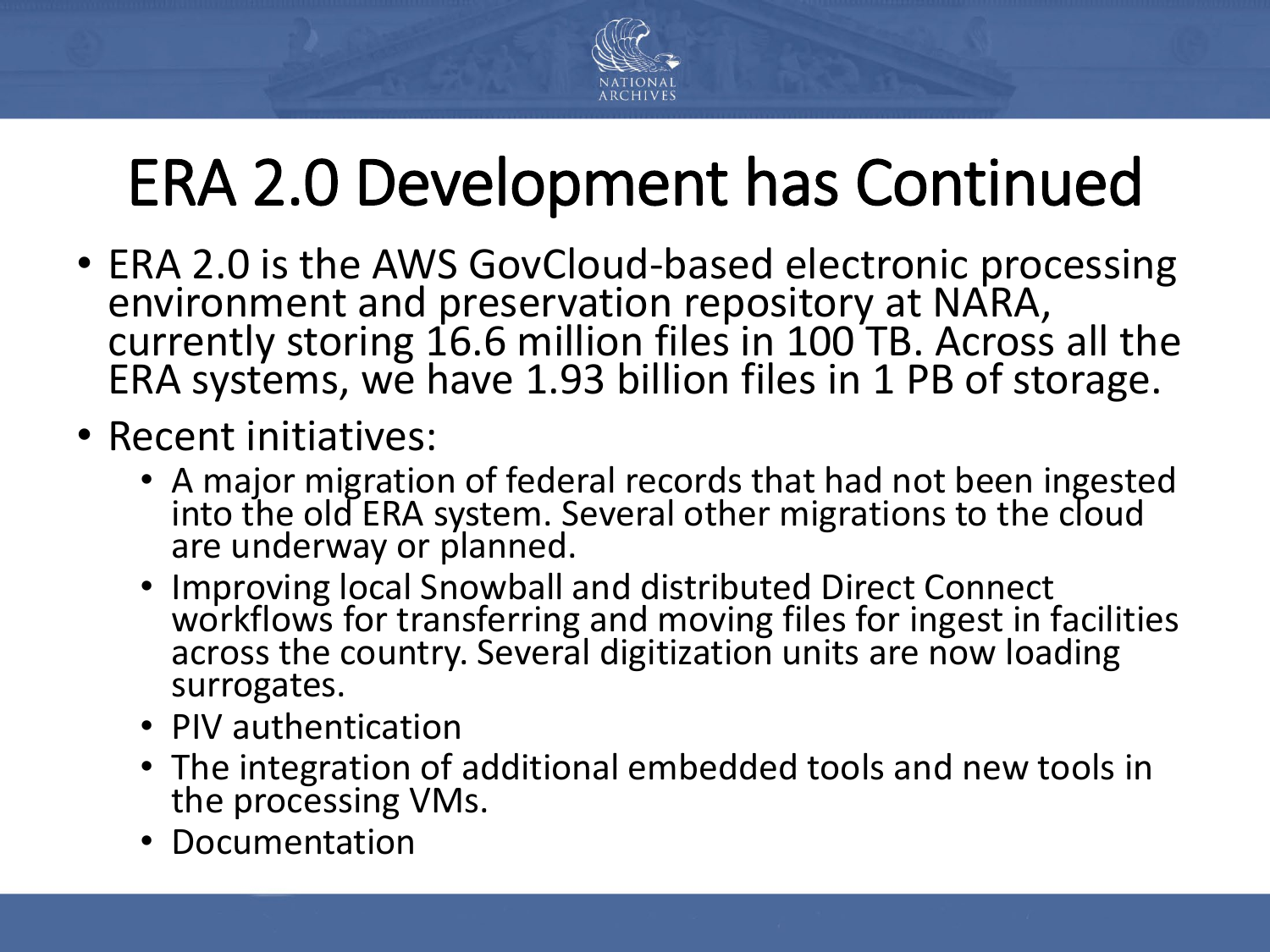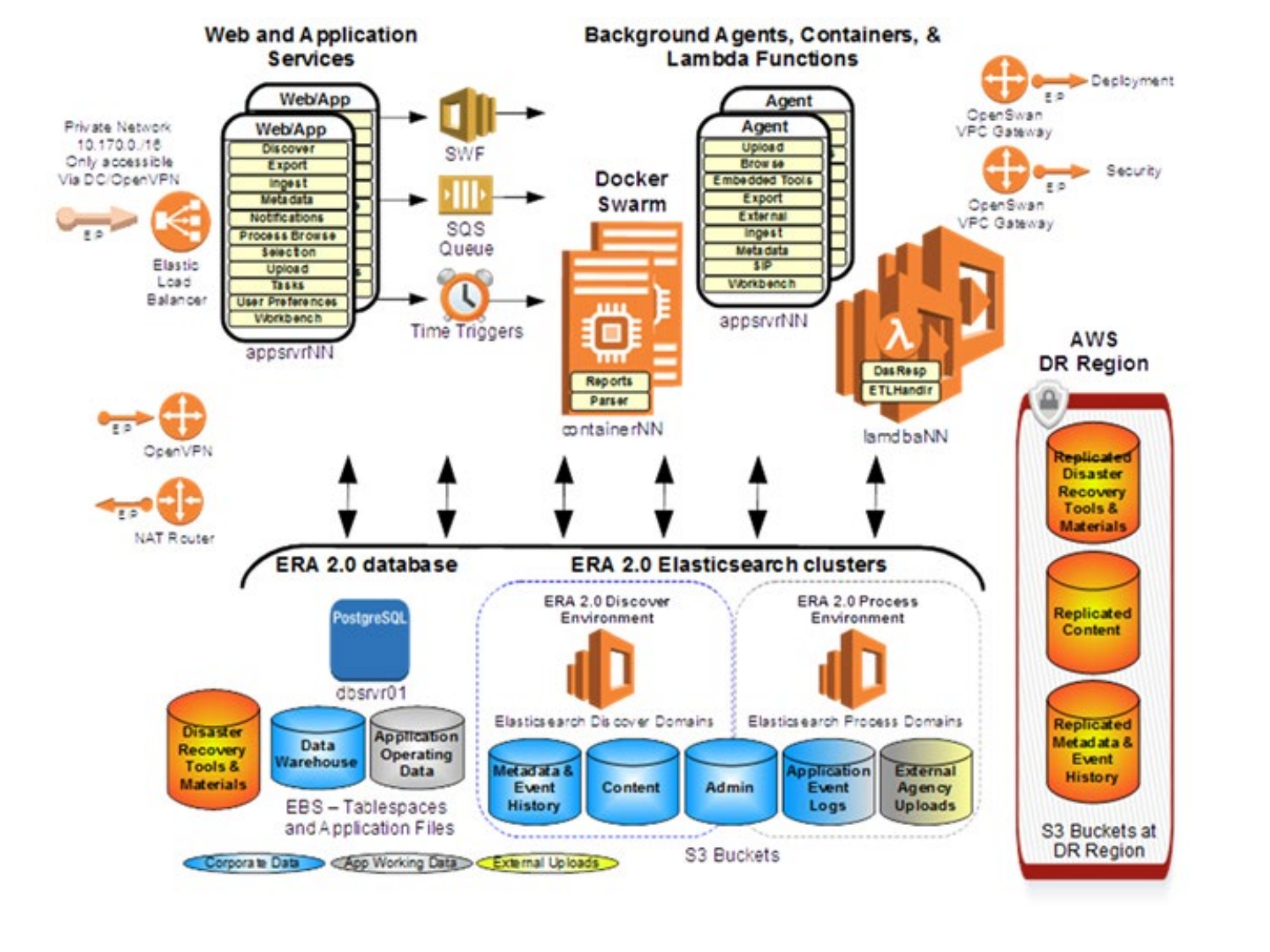

# Cloud-to-Cloud

- Agencies need to move from their cloud environment to the NARA environment without the added risk of numerous file copying actions in and out of local and cloud environments
- The initial implementation is in Amazon GovCloud. Many agencies are asking for Azure, given the extensive use of Office 365 and SharePoint-based electronic records management systems.
- The first large-scale external test is underway with the Census Bureau to transfer the 2020 Census files.
- The first large internal test is for the 1950 Census, copying the digitized records from a different S3 bucket into the repository.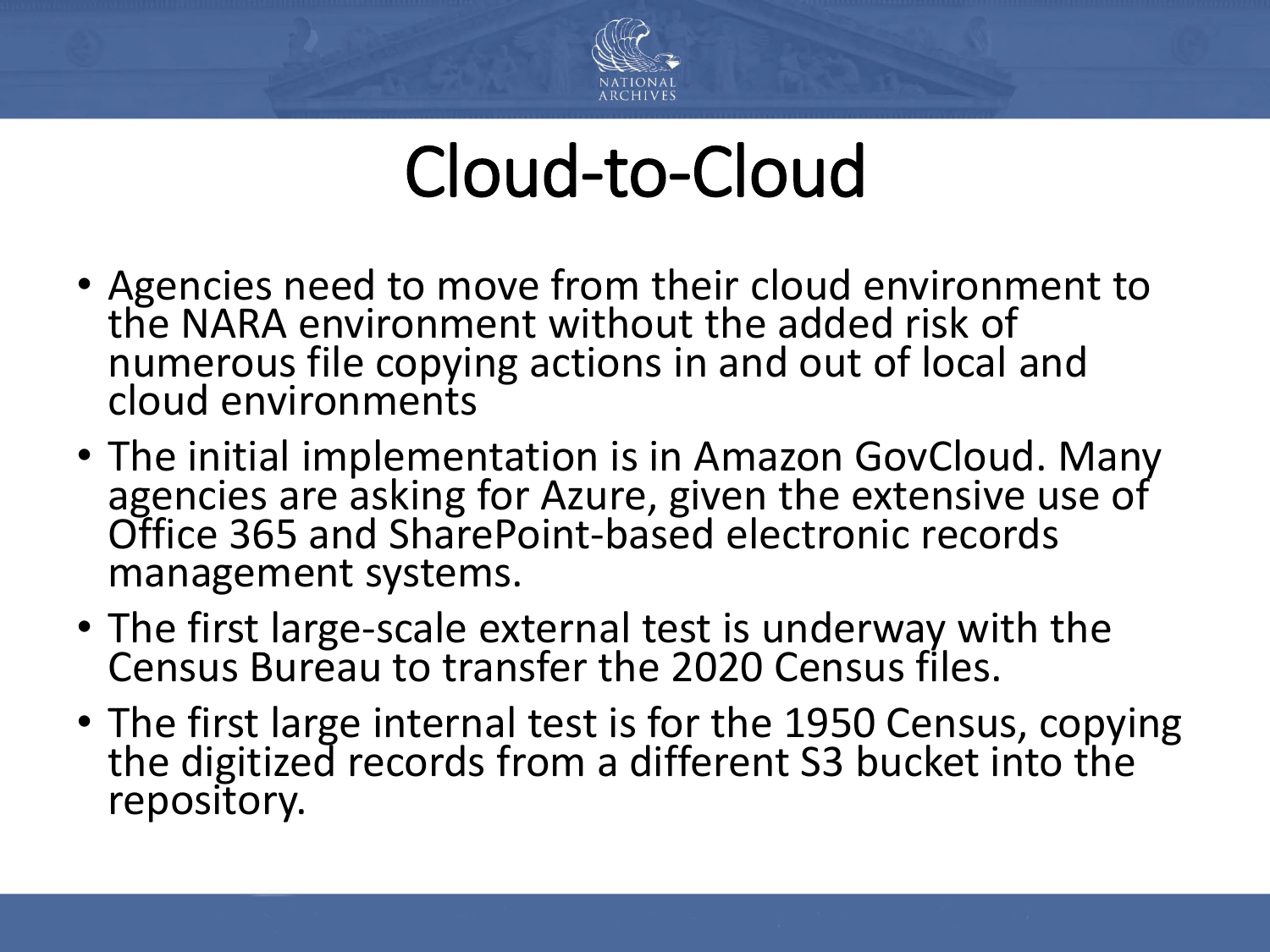

# Business Objects and Record Schedules

- The Business Object Management (BOM) workflows for Federal, Presidential, Legislative and Judicial records, digitized analog records, and donated materials, with a mechanism to easily update workflows or create new workflows as requirements change.
- The work to integrate a new workflow engine using Alfresco and migrate all existing schedule and transfer data will be completed in 2022.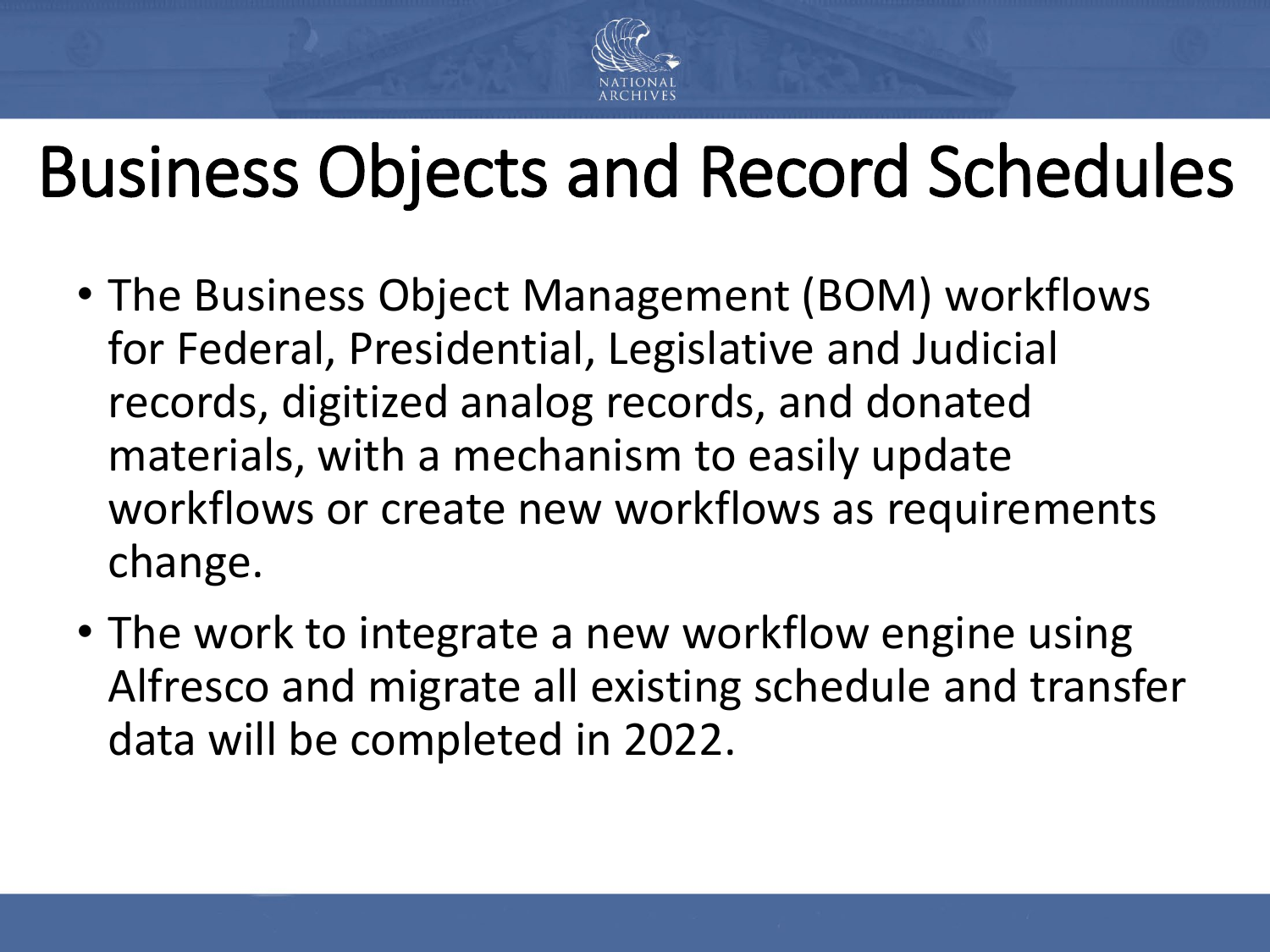

### Linked Data

• After receiving international community feedback on its proof-of-concept, NARA is preparing to release its Digital Preservation Framework—a risk assessment matrix and electronic record preservations plans—as Linked Data, with tight integration into WikiData for Digital Preservation.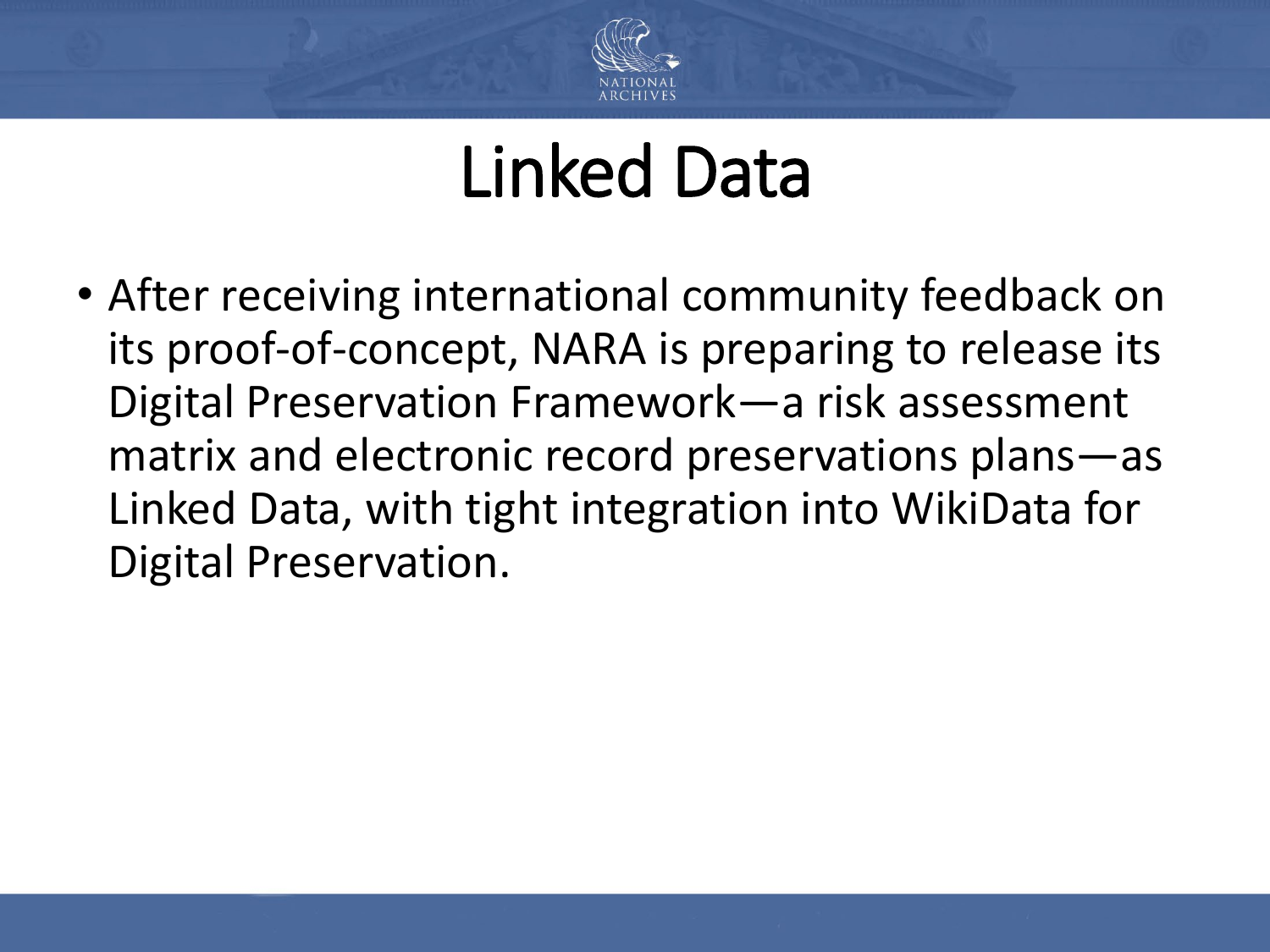

### Program Assessment

• Completed its second ISO 16363 self-assessment using the Primary Trustworthy Digital Repository Authorisation Body (PTAB) instrument.

| <b>Metrics Status</b>  | 2019 | 2021 |
|------------------------|------|------|
| <b>Meets</b>           | 32   | 52   |
| <b>Partially Meets</b> | 64   | 54   |
| Does Not Meet          | 13   |      |